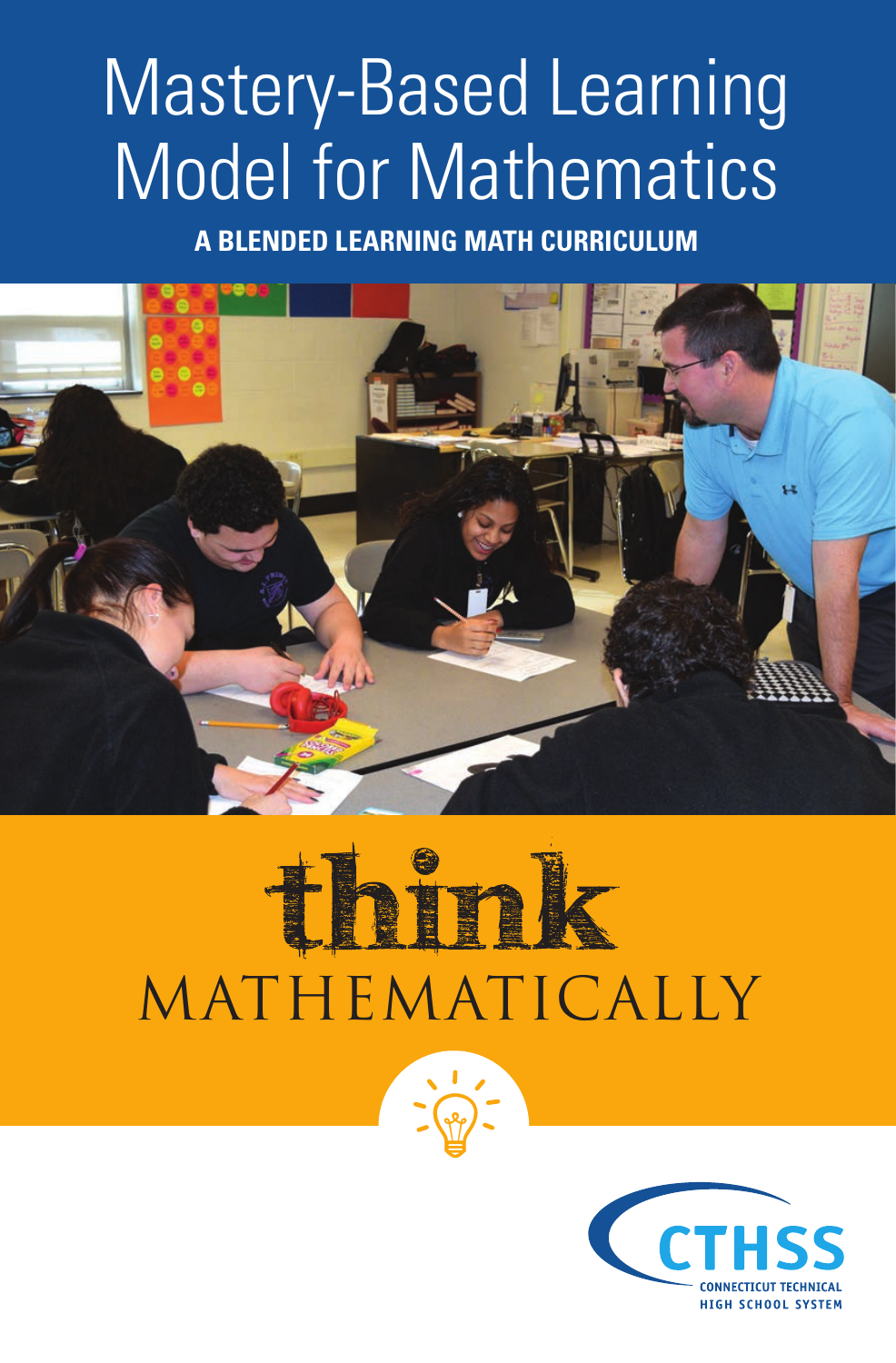### **Mastery-Based Learning (MBL) Model for mathematics** is an

instructional strategy to teach math to CTHSS students. The goal of the program is for students to utilize technology, interact with their peers and teachers to master each mathematics unit before moving onto the next. Each unit addresses the readiness and processing speed of the student so the task is not simple enough to bore them, and does not frustrate them by being too challenging.

The Connecticut Technical High School System is dedicated to staying current with emerging technology and the STEM (science, technology, engineering and math) demands of college and work environments. We are also implementing blended learning into the classroom by giving students access to online learning and technology. The MBL Model utilizes these goals and implements them in math classes.





Students learn through a technology software program named ALEKS (Assessment and Learning in Knowledge Spaces) and through the interaction of various problem-solving activities. While using the ALEKS software, students work independently and with embedded instruction, and the use of web-based videos and games. Peers aid in the learning process and the teacher enhances the learning process by acting as a coach/ facilitator for learning.

The technology software program assesses the students and monitors their growth. Each student is reassessed until they reach a level of predetermined proficiency. Once they have mastered a unit, then they will move onto the next unit until the course is completed.

In addition to the ALEKS software program, student learning activities engage them in problem-solving activities on a regular basis to help develop a well-rounded approach. These problem-solving activities promote the skills needed to "think mathematically," while applying math to the real world.

Student progress is reported weekly and quarterly reports include feedback on student effort and work habits, progress through the curriculum and their mutually set goals. End of course grades are based solely on their academic performance on:

- ALEKS
- tests and quizzes
- their problem-solving assessments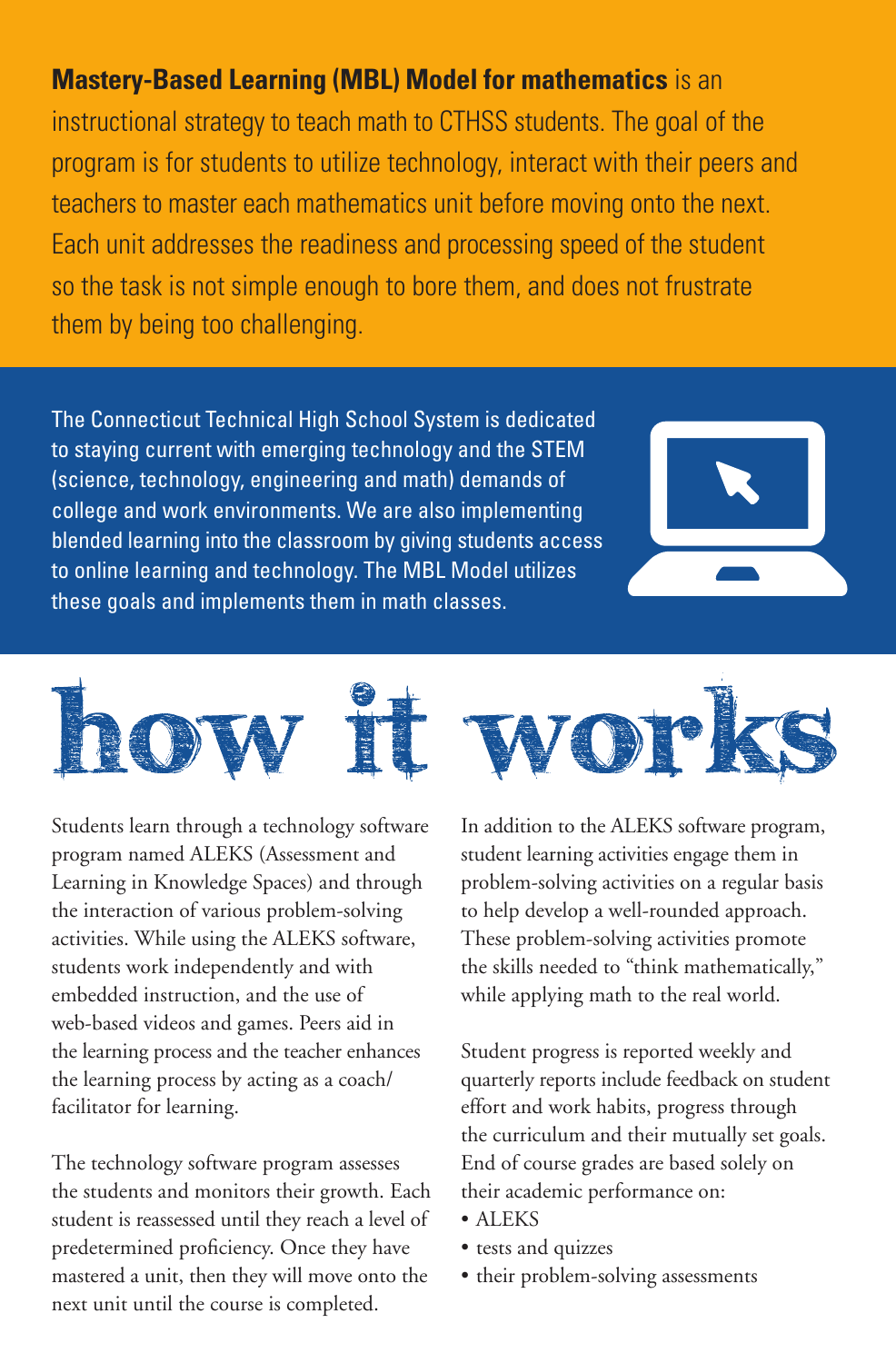



The MBL Model is successful because it is based on Student-Centered Learning. It is achievementbased to ensure learning and preparation for future math courses and helps to develop 21st century skills like independent learning, collaboration, problem-solving and using technology effectively. The instruction matches a student's needs while still challenging them to demonstrate a high standard of success.



- Students who have strong background knowledge and are motivated and work hard have the opportunity to complete multiple courses in a year.
- Students who need to move slower or develop background knowledge will be given the opportunity to solidify their learning before moving on.

achievement-based independent learning collaboration problem-solving